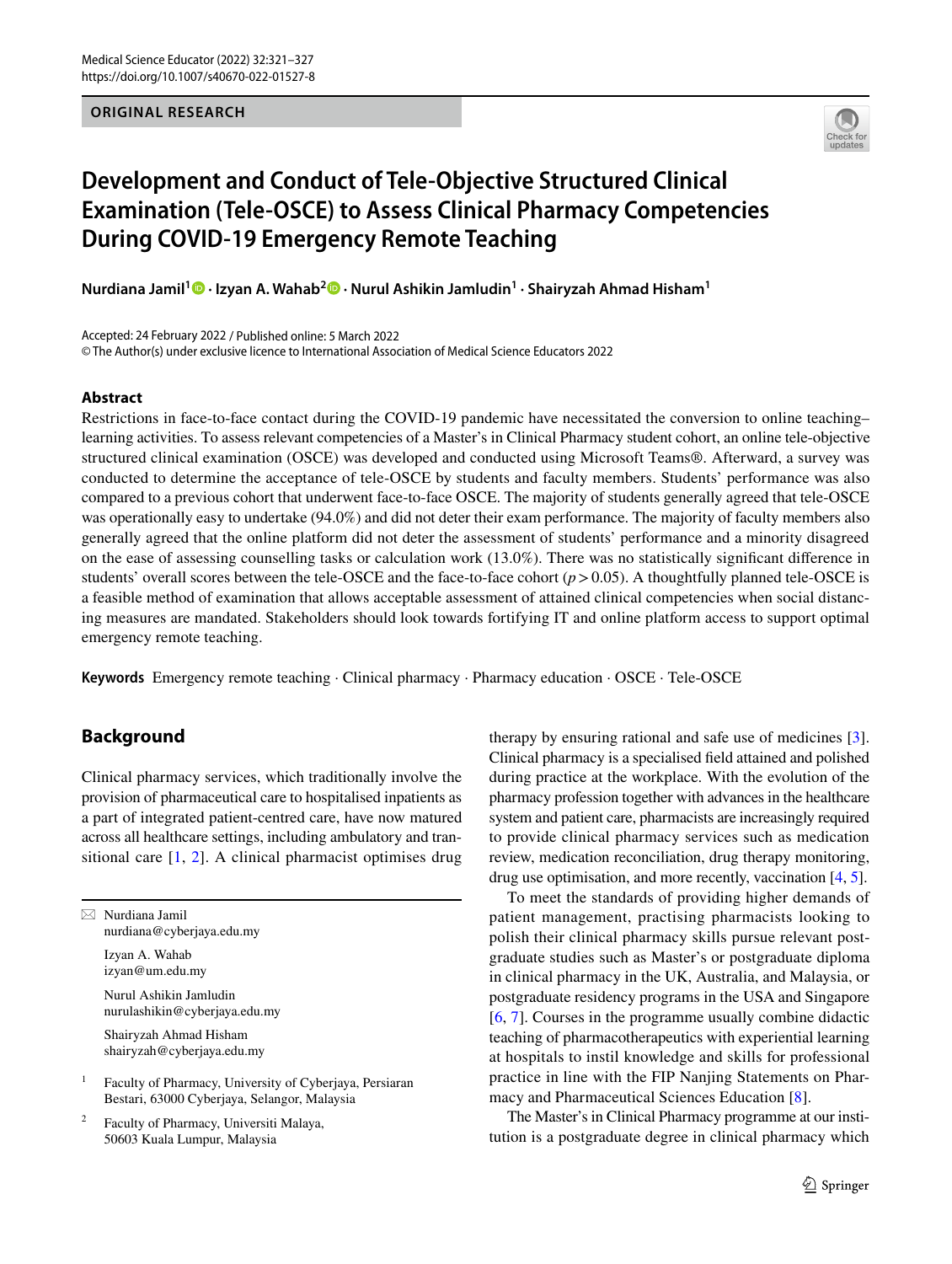aims to produce skilled clinical pharmacists who can lead and work with multiple healthcare team members and patients. Periodically, students' clinical pharmacy competencies were assessed by objective structured clinical examination (OSCE). OSCE provides assessments of knowledge, skills, and behaviour in the context of simulated clinical encounters.

In March 2020, the World Health Organisation declared the coronavirus disease 2019 (COVID-19) outbreak as a pandemic afecting more than 100 countries, including Malaysia [\[9\]](#page-6-8). Soon after, the Malaysian government announced a Movement Control Order which required all institutions and business premises to operate remotely and residents to be confned to their own home, leaving only the essential services to operate  $[10]$  $[10]$ . This emergency thus interrupted academic sessions at the university. All planned face-to-face teaching and learning (TL) activities were abruptly changed to online activities which students undertake remotely from home. The all-inclusive use of available technologies during this situation was unprecedented to both academicians and students.

While OSCE traditionally has been conducted through face-to-face encounters involving simulated actors, assessors, and students in a simulated clinical setting, the Movement Control Order sanctioned social distancing and prohibited interactions requiring close proximity. Considering that any delay to the academic semester will incur a fnancial impact on the students and sponsorship bodies, proceeding with assessments online was deemed necessary. Therefore, this study aimed to describe the development and conduct of a tele-OSCE that can enable the assessment of the Master's in Clinical Pharmacy students' learning during emergency remote learning. In gauging whether the tele-OSCE could be implemented continually in the future, students', assessors', and simulated actors' acceptance of the conducted tele-OSCE was also examined. Finally, this study also compared the scores of students who underwent the tele-OSCE with a previous cohort of students who underwent face-to-face OSCE.

## **Methods**

#### **Tele‑OSCE Development**

A tele-OSCE was designed and implemented by involved faculty academicians for semester 2 2019/2020 of the Master's in Clinical Pharmacy program in response to the call for restriction of face-to-face TL activities as an efort to curb the COVID-19 pandemic.

The University subscribed to two main learning management systems to support TL activities, Moodle® and Microsoft Office  $365^{\circ}$ . Microsoft Office  $365^{\circ}$  was selected to conduct tele-OSCE because it features the Microsoft Teams® application that supports virtual videoconferencing and real-time sharing of documents. Microsoft Teams® can be downloaded and accessed using all smart devices, including tablets and smartphones. Several roles and tasks were established to ensure the smooth conduct of the tele-OSCE (Table [1\)](#page-1-0).

Content experts on OSCE and clinical pharmacy led the discussion and workshops on tele-OSCE development. OSCE tasks were aimed to assess the psychomotor and afective domains of learning in outcome-based education, which was possible to be assessed using tele-OSCE [[11](#page-6-10)]. The teaching team decided to exclude the assessment of the cognitive/knowledge domain of learning in this tele-OSCE because it was extensively tested in other forms of assessment such as quizzes and the fnal written examination. OSCE tasks were designed to assess understanding and skills on the following topics taught in the second semester of study: critical care, musculoskeletal and rheumatology, oncology, and special populations. The setting and the tasks required for completion at each OSCE station were decided based on the complexity of the tasks: whether it could be successfully attempted within 15 min and whether it can be tested and assessed efectively via tele-OSCE.

The focus of this tele-OSCE was clinical rationalisation and problem solving, communication skills, and professionalism which were in accordance with the course learning outcomes. An overview of the tele-OSCE tasks to be undertaken at each of the six stations is tabulated in Table [2.](#page-2-0)

For each planned tele-OSCE station, question providers with adequate background in the area were tasked to create questions, scripts for simulated actors, and marking rubric for assessors in word processor format. The questions and supporting documents were subjected to rigorous online vetting processes by the faculty academic at the department level and subsequently at a higher-level vetting. Afterward, the fnal version of the answer schemes was converted into online assessment forms using the Microsoft Forms® software for assessors' use during the actual examination. The

<span id="page-1-0"></span>**Table 1** Roles and responsibilities of individuals involved during Master's in Clinical Pharmacy tele-OSCE

| Roles             | Tasks                                                                                             |
|-------------------|---------------------------------------------------------------------------------------------------|
|                   |                                                                                                   |
| Tele-OSCE manager | Ensuring smooth flow of students at dedicated stations and troubleshooting of<br>technical issues |
| Question provider | Preparing tele-OSCE question                                                                      |
| Assessor          | Assessing students during delivery of tele-OSCEs task                                             |
| Simulated actor   | Simulated actor for required roles during tele-OSCE simulated clinical encounter                  |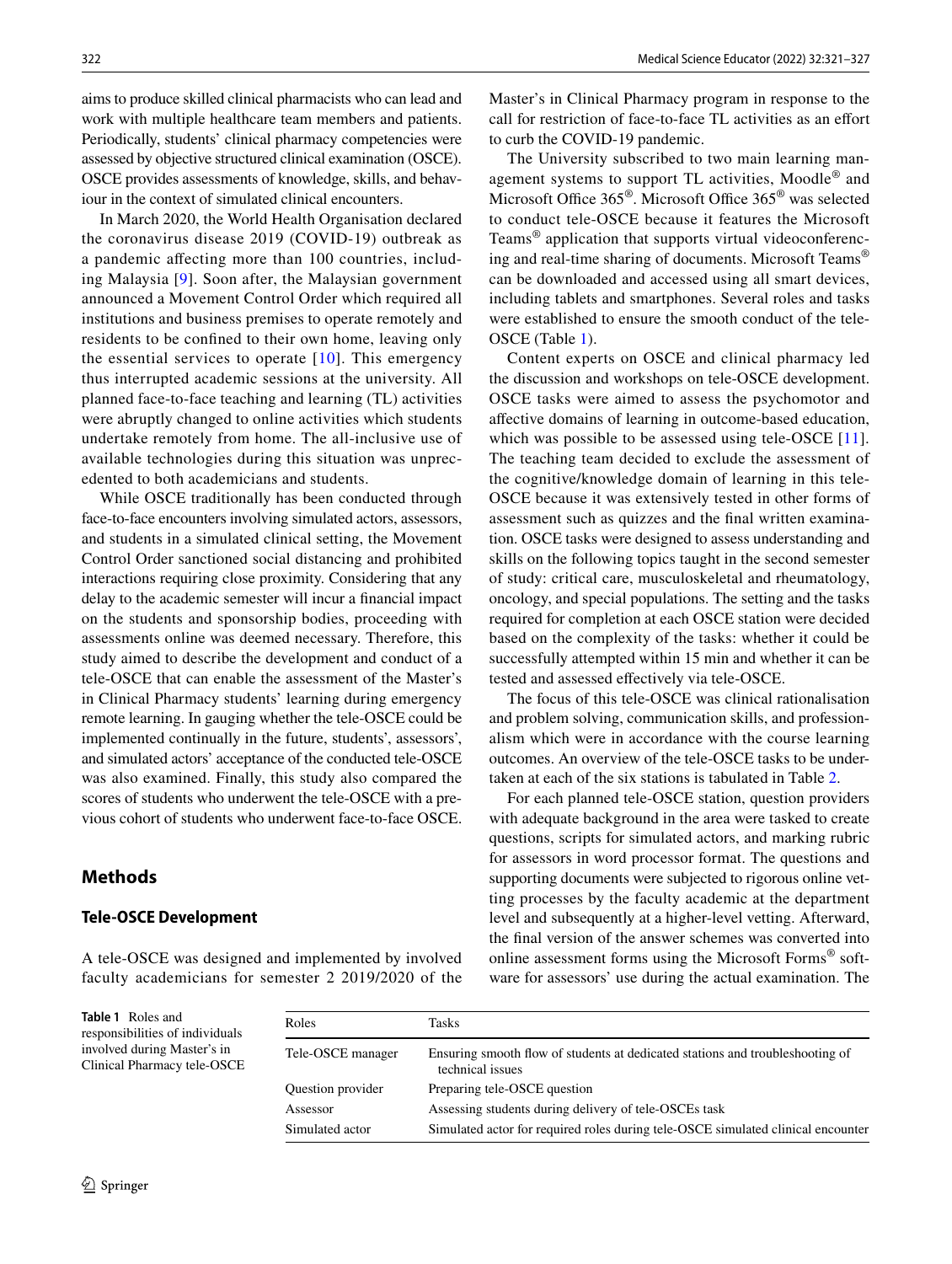| <b>Station number</b>                        |                                                                                                                                                                         |                                                                                                                       |                                                                                                                                                                    |                                                                                             |                                                                                                                                                                  |                                                                                                                                   |
|----------------------------------------------|-------------------------------------------------------------------------------------------------------------------------------------------------------------------------|-----------------------------------------------------------------------------------------------------------------------|--------------------------------------------------------------------------------------------------------------------------------------------------------------------|---------------------------------------------------------------------------------------------|------------------------------------------------------------------------------------------------------------------------------------------------------------------|-----------------------------------------------------------------------------------------------------------------------------------|
| Course learning<br>outcomes                  | recommend appropriate<br>management in critical<br>To demonstrate compe-<br>patient's clinical and<br>tency in interpreting<br>laboratory data and<br>care therapeutics | eases and their manage-<br>physiology of common<br>musculoskeletal dis-<br>To explain the patho-<br>principles<br>men | recommend appropriate<br>To demonstrate compe-<br>oncology therapeutics<br>patient's clinical and<br>tency in interpreting<br>laboratory data and<br>management in | management principles<br>physiology of common<br>To explain the patho-<br>cancers and their | recommend appropriate<br>management in special<br>To demonstrate compe-<br>patient's clinical and<br>tency in interpreting<br>laboratory data and<br>populations | To explain the pathophysi-<br>ology of common condi-<br>management principles<br>tions affecting special<br>populations and their |
| OSCE tasks and setting<br>Domain of learning | inquiries on inotrope<br>Responding to nurse's<br>dilution                                                                                                              | Counselling on malfunc-<br>tioning teriparatide<br>injection device                                                   | Responding to physician's Counselling on<br>therapy dosing calcula-<br>tions and monitoring<br>inquiries on chemo-<br>parameters                                   | in a patient undergoing<br>conception concerns<br>chemotherapy                              | rin therapy in paediatric<br>cian's inquiries on aspi-<br>Responding to physi-<br>Kawasaki disease                                                               | anxiety and insomnia in<br>Counselling on<br>an elderly                                                                           |
| P, psychomotor; A, affective                 |                                                                                                                                                                         |                                                                                                                       |                                                                                                                                                                    |                                                                                             |                                                                                                                                                                  |                                                                                                                                   |

<span id="page-2-0"></span>**Table 2**

Description of OSCE tasks at each station and corresponding domain of learning

tele-OSCE manager conducted a fnal vetting of the transcribed online rubric with the Microsoft Word document to identify and rectify errors during transcription.

Two duplicates of tele-OSCE stations were created to maximise time and efficiency of tele-OSCE conduction. The decision on number of duplicates was based on both the number of students and the number of academic faculty with adequate background to perform the assessment of learning in clinical pharmacy. For a total number of 17 Master's in Clinical Pharmacy students, 6 assessors who were clinical pharmacy lecturers and 6 simulated actors per OSCE station were appointed.

Two mock sessions of tele-OSCE were trialled prior to OSCE day. The frst session was conducted to test the operational fow for each of the four roles involved in each tele-OSCE station: tele-OSCE manager, assessors, simulated actors, and students. The second session was conducted to assure the quality of online communication between assessors, simulated actors, and students, and fnalising the tele-OSCE flow. Written feedbacks were informally obtained through emails and iterations to the fnal tele-OSCE operational fow were made. A briefng session with assessors and standardised actors was also conducted to ensure standardised assessments by the assessors and standardised delivery of performance by the standardised actors during the tele-OSCE to minimise assessment bias. Before the actual tele-OSCE, all involved faculty members and student candidates signed a declaratory form to preserve academic integrity as a deterrent for cheating.

## **Tele‑OSCE Implementation**

On tele-OSCE day, the OSCE manager, assessors, simulated actors, and students logged online into Microsoft Teams® and entered a virtual room created and titled "Master's in Clinical Pharmacy Tele-OSCE" 30 min ahead of OSCE start time. All individuals are required to use their University Microsoft Outlook account for this procedure to ease communication and online tracking which was harder to achieve when using an external email (guest) account. Upon instruction, the OSCE manager, assessors, and simulated actors adjourned into an online conference call at designated "stations" which were virtual breakout rooms created on Microsoft Teams®. As scheduled, students received an invitation on Microsoft Teams® to enter the station at predetermined times. Students successfully entering into the OSCE station marked the start of the 15 min allocated for each OSCE task.

The first 2 min required the student to verbally affirm viewing of the tele-OSCE question on the shared screen and for students to prepare necessary information to complete the task. After 2 min have elapsed, the assessor announces the start of interaction with the simulated actor. An indicator was given at minute 8 via the "raise hand" function and an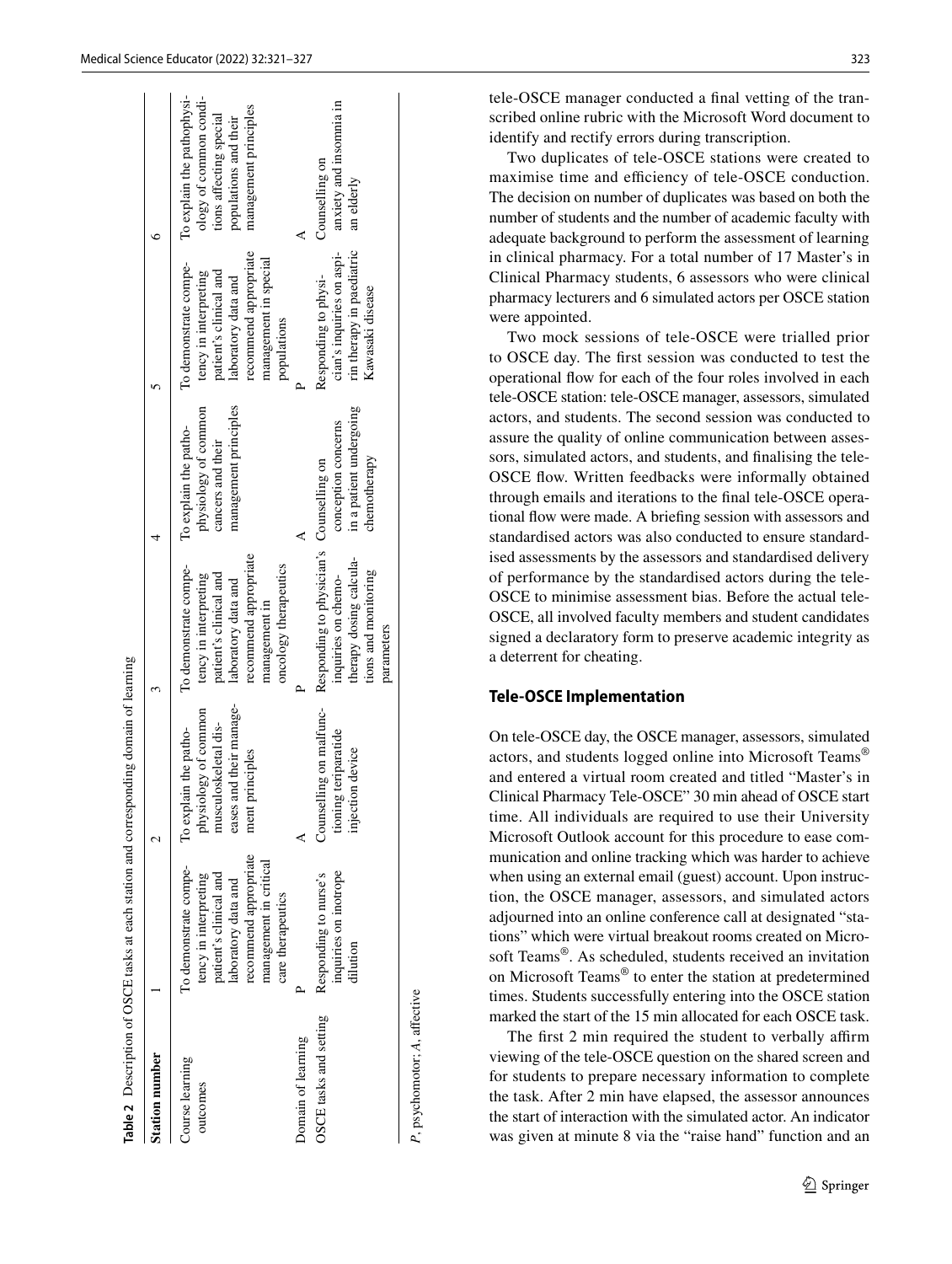alarm sound. At 12 min, the assessor instructed the student to complete their fnal sentence and end the task. Verbal formative feedback on the student's performance of the tasks immediately ensued prior to adjourning. The student was removed from the call at the end of 15 min and the cycle was repeated with the next students according to rotation.

#### **Feedback and Performance Analyses**

At the end of the session, online links to two sets of surveys were uploaded to the Microsoft Teams®. Students were asked to complete the survey on experience, ease of use, and acceptability of the tele-OSCE. The academic faculty and simulated actors were asked to complete the survey on ease of participation in the tele-OSCE, and ease in assessing or responding to the students. The survey employed a 5-point Likert scale (1 = strongly agree,  $2 =$  agree,  $3 =$  neutral,  $4 =$ disagree,  $5 =$ strongly disagree). The settings on the online survey form were adjusted to disallow submission if the survey was incompletely flled. Students' performance during the tele-OSCE was taken as the scores obtained from each station and converted into percentages (%). The mean scores were calculated for each station and compared with scores attained during face-to-face OSCE in the previous semester. An independent *t*-test was conducted using IBM Statistical Package for the Social Sciences (SPSS) version 24.0 after normality testing revealed a normal data distribution.

This study was a part of the end of semester routine course evaluation undertaken to enhance teaching–learning

324 Medical Science Educator (2022) 32:321–327

activities and was exempt from requiring approval from the institutional research ethics committee. Prior to attempting the online survey, respondents were made aware that completion of the survey constitutes giving informed consent on the use of information and future intended publication. All data were treated confdentiality and anonymously.

## **Results**

The tele-OSCE survey received responses from 17 students (Table [3\)](#page-3-0) which amounted to a 94.4% response rate and 16 assessors and simulated actors which amounted to an 80.0% response rate (Table [4](#page-4-0)). The majority of students agreed that tele-OSCE conduction using Microsoft Teams® was easy to undergo and that they were able to communicate and perform the task without difficulties. One or two students experienced difficulty during tele-OSCE which arose from internet connectivity and malfunctioning audio during the conference call. The technical issue was solved by changing from a laptop to a smart device phone. The majority of students also agreed that the video function of Microsoft Teams® permitted eye contact with simulated actors and enabled projection of empathy in response to critical situations, which was important and valuable. The students also agreed that tele-OSCE is an important assessment to be carried out during crises and must be incorporated into the curriculum. The majority of students agreed that they were equally prepared to undertake tele-OSCE and face-to-face OSCE.

<span id="page-3-0"></span>**Table 3** Students' response to tele-OSCE  $(N=17)$ 

| Domain                                        | <b>Statements</b>                                                                                                                                                                                                                                                                                                                                                                                                                                                                                                                                                                                                                                                                                                                                                                                                                                         |          |    |                                                                                |                                                    | SD(%)        |
|-----------------------------------------------|-----------------------------------------------------------------------------------------------------------------------------------------------------------------------------------------------------------------------------------------------------------------------------------------------------------------------------------------------------------------------------------------------------------------------------------------------------------------------------------------------------------------------------------------------------------------------------------------------------------------------------------------------------------------------------------------------------------------------------------------------------------------------------------------------------------------------------------------------------------|----------|----|--------------------------------------------------------------------------------|----------------------------------------------------|--------------|
| <b>Ease of operation</b>                      | I found the Microsoft Teams meeting easy to use                                                                                                                                                                                                                                                                                                                                                                                                                                                                                                                                                                                                                                                                                                                                                                                                           | 41       | 53 | $\Omega$                                                                       | 6                                                  | $\Omega$     |
|                                               | I have a good understanding and skills on using Microsoft Teams prior to<br>Tele-OSCE                                                                                                                                                                                                                                                                                                                                                                                                                                                                                                                                                                                                                                                                                                                                                                     | 35       | 47 | $\Omega$                                                                       | 12                                                 | 6            |
|                                               |                                                                                                                                                                                                                                                                                                                                                                                                                                                                                                                                                                                                                                                                                                                                                                                                                                                           | $\theta$ | 29 | $\Omega$                                                                       | 47<br>12<br>18<br>12<br>18<br>41<br>18<br>12<br>12 | 24           |
| <b>Technical difficulties</b>                 | My Tele-OSCE interaction with the Microsoft Team software was clear and<br>understandable                                                                                                                                                                                                                                                                                                                                                                                                                                                                                                                                                                                                                                                                                                                                                                 | 41       | 41 | $\Omega$<br>$\Omega$<br>47<br>$\Omega$<br>$\Omega$<br>$\Omega$<br>$\mathbf{0}$ |                                                    | 6            |
|                                               | $SA (\%) A (\%) N (\%) D (\%)$<br>I need more technical training on using Microsoft Teams prior to Tele-OSCE<br>47<br>I did not experience technical difficulties during Tele-OSCE<br>29<br>18<br>I did experience technical difficulties during Tele-OSCE but it was solved<br>18<br>easily<br>53<br>29<br>to make eye contact with patient/simulated actor during Tele-OSCE<br>I found the Microsoft Team videoconferencing software made it easy for me<br>18<br>41<br>to demonstrate empathy during Tele-OSCE<br>I feel equally prepared to undergo Tele-OSCE and OSCE in person<br>47<br>35<br>$\Omega$<br>35<br>I think Tele-OSCE is a good alternative to face-to-face OSCE during crises/<br>53<br>pandemic<br>35<br>53<br>I think Tele-OSCE must be incorporated into curriculum to prepare future<br>use of telemedicine in health care sectors |          | 6  |                                                                                |                                                    |              |
| <b>General attitudes</b><br>towards tele-OSCE |                                                                                                                                                                                                                                                                                                                                                                                                                                                                                                                                                                                                                                                                                                                                                                                                                                                           |          |    |                                                                                |                                                    | 6            |
|                                               |                                                                                                                                                                                                                                                                                                                                                                                                                                                                                                                                                                                                                                                                                                                                                                                                                                                           |          |    |                                                                                |                                                    | $\Omega$     |
|                                               | Ease of performance I found the Microsoft Teams videoconferencing software made it easy for me                                                                                                                                                                                                                                                                                                                                                                                                                                                                                                                                                                                                                                                                                                                                                            |          |    |                                                                                |                                                    | $\Omega$     |
|                                               |                                                                                                                                                                                                                                                                                                                                                                                                                                                                                                                                                                                                                                                                                                                                                                                                                                                           |          |    | $\Omega$                                                                       |                                                    |              |
|                                               |                                                                                                                                                                                                                                                                                                                                                                                                                                                                                                                                                                                                                                                                                                                                                                                                                                                           |          |    |                                                                                |                                                    | $\Omega$     |
|                                               |                                                                                                                                                                                                                                                                                                                                                                                                                                                                                                                                                                                                                                                                                                                                                                                                                                                           |          |    |                                                                                |                                                    | $\mathbf{0}$ |

*SA*, strongly agree; *A*, agree; *N*, neutral; *D*, disagree; *SD*, strongly disagree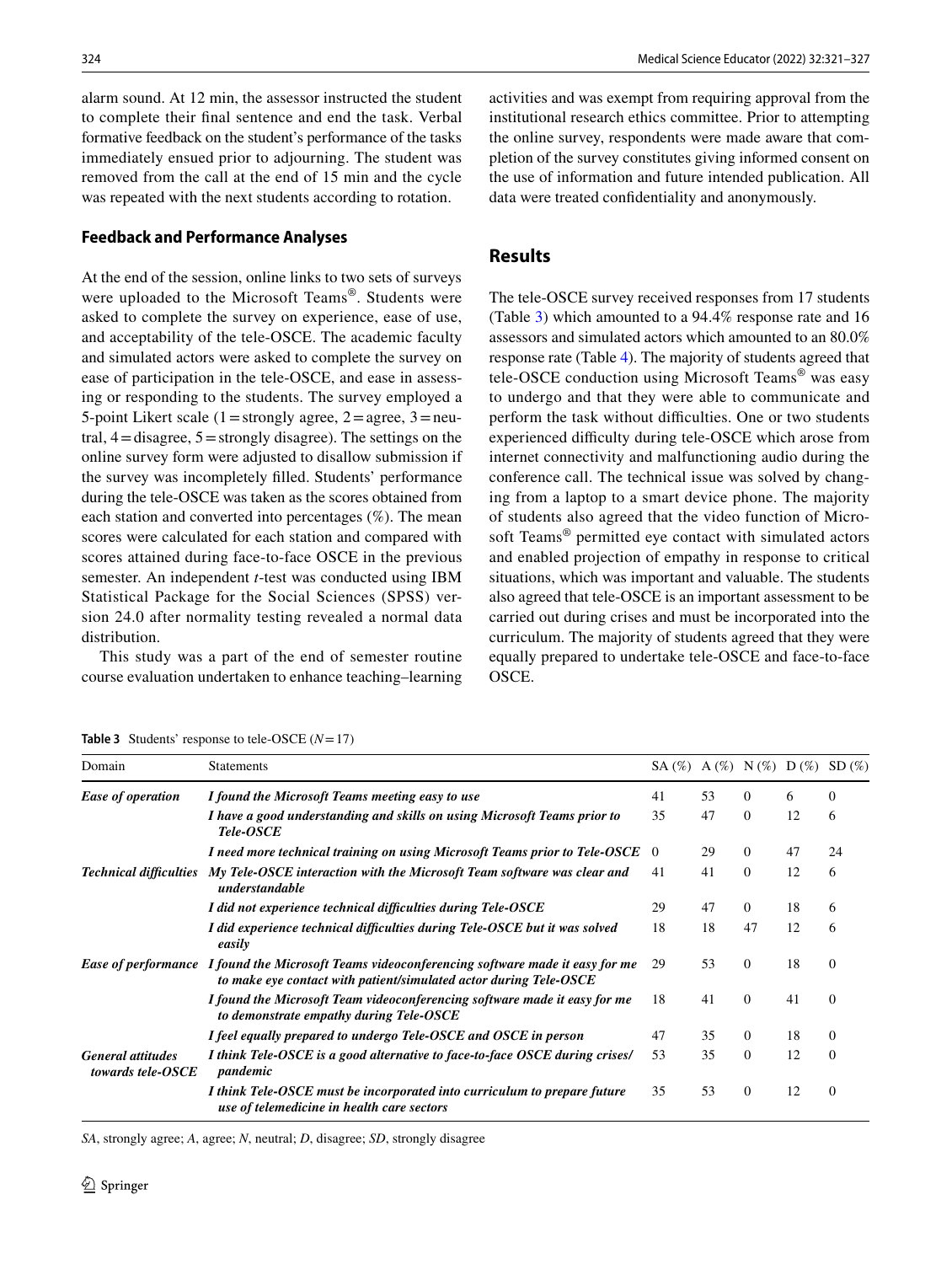<span id="page-4-0"></span>**Table 4** Assessors/actors' responses to tele-OSCE (*N*=16)

| Domain                                                              | Statement                                                                                                                                                                                                                                                                                                                                                                                                        | $SA (\%) A (\%) N (\%) D (\%) SD (\%)$ |    |          |          |          |
|---------------------------------------------------------------------|------------------------------------------------------------------------------------------------------------------------------------------------------------------------------------------------------------------------------------------------------------------------------------------------------------------------------------------------------------------------------------------------------------------|----------------------------------------|----|----------|----------|----------|
| <b>Ease of operation</b>                                            | I found the Microsoft Teams meeting easy to use                                                                                                                                                                                                                                                                                                                                                                  | 50                                     | 50 | $\theta$ | 0        | $\Omega$ |
|                                                                     | My interaction with the Microsoft Teams software was clear and<br>understandable                                                                                                                                                                                                                                                                                                                                 | 38                                     | 62 | $\Omega$ | $\Omega$ | $\Omega$ |
|                                                                     | Technical difficulties I did not experience technical difficulties during Tele-OSCE                                                                                                                                                                                                                                                                                                                              | 38                                     | 25 | $\theta$ | 38       | $\theta$ |
| Ease of assessment<br><b>General attitudes</b><br>towards tele-OSCE | I did experience technical difficulties during Tele-OSCE but it was solved<br>easily                                                                                                                                                                                                                                                                                                                             | 19                                     | 31 | 44       | 6        | $\theta$ |
|                                                                     | I found the Microsoft Teams videoconferencing software made it easy for me<br>to make eye contact with students                                                                                                                                                                                                                                                                                                  | 13                                     | 69 | $\theta$ | 13       | 6        |
|                                                                     | I found the Microsoft Teams videoconferencing software made it easy for me<br>to feel empathy projected by students<br>I found the Microsoft Teams videoconferencing software made it easy for me<br>to understand patient education/counselling/instruction by students<br>I found the Microsoft Teams videoconferencing software made it easy for me<br>to get answers requiring calculation or dosage regimen | -6                                     | 63 | $\Omega$ | 31       | $\theta$ |
|                                                                     |                                                                                                                                                                                                                                                                                                                                                                                                                  | $\Omega$                               | 88 | $\Omega$ | 13       | $\Omega$ |
|                                                                     |                                                                                                                                                                                                                                                                                                                                                                                                                  | -6                                     | 75 | $\Omega$ | 13       | 6        |
|                                                                     | I think Tele-OSCE is a good alternative to face-to-face OSCE during crises/<br>pandemic                                                                                                                                                                                                                                                                                                                          | 63                                     | 38 | $\Omega$ | $\theta$ | $\Omega$ |
|                                                                     | I think Tele-OSCE must be incorporated into curriculum to prepare future<br>use of telemedicine in health care sectors                                                                                                                                                                                                                                                                                           | 44                                     | 56 | $\theta$ | $\theta$ | $\theta$ |

*SA*, strongly agree; *A*, agree; *N*, neutral; *D*, disagree; *SD*, strongly disagree

Similarly, assessors and simulated actors found tele-OSCE using Microsoft Teams® easy to use and did not experience any major technical difficulties. Both simulated actors and assessors agreed that responses requiring counselling, calculation, and dosage regimen are clear through virtual videoconferencing. However, a few assessors and simulated actors disagreed on the ease of assessing students' performance on counselling and calculation work. This may be refected in responses from students (Table [3\)](#page-3-0), where almost one-third of students felt they need more training on using Microsoft Teams® prior to tele-OSCE for best performance.

The scores obtained from each of the six OSCE stations contributed to a portion (10%) of the fnal grade to the following courses: P5242, P5252, and P5262. The average performance between the student cohort who underwent face-to-face OSCE and the current cohort who underwent

tele-OSCE for the same courses was similar, with no statistically signifcant diferences (Table [5\)](#page-4-1).

## **Discussion**

The use of telemedicine platforms to conduct assessments of competencies such as OSCE has been in place for schools that offer distance learning  $[12]$  $[12]$ . In the advent of the COVID-19 pandemic, tele-OSCE was a logical strategy for remote conduct of assessment [[13,](#page-6-12) [14\]](#page-6-13).

Graduates must be able to achieve satisfactory levels of competencies in order to deliver clinical pharmacy care in healthcare settings. This is assured by wide-ranging domains of assessments rather than a singular cognitive domain assessed during the final written examinations. OSCE presented a

<span id="page-4-1"></span>**Table 5** Comparison of students' performance between face-to-face OSCE (2018/2019) and tele-OSCE (2019/2020)

| Courses                 | P5242     |           | P <sub>5252</sub> |           | P <sub>5262</sub> |           |
|-------------------------|-----------|-----------|-------------------|-----------|-------------------|-----------|
| Cohort                  | 2018/2019 | 2019/2020 | 2018/2019         | 2019/2020 | 2018/2019         | 2019/2020 |
| Maximum score           | 8.51      | 8.33      | 7.28              | 9.00      | 7.69              | 8.88      |
| Minimum score           | 4.87      | 2.65      | 4.25              | 2.75      | 3.12              | 4.02      |
| Mean score              | 6.22      | 6.40      | 5.86              | 6.79      | 5.24              | 6.42      |
| Standard deviation      | 1.12      | 1.43      | 0.94              | 1.63      | 1.72              | 1.70      |
| $p$ -value <sup>a</sup> | 0.739     |           | 0.176             |           | 0.155             |           |

a Independent *t*-test; P5242, pharmacotherapeutics IV (critical care); P5252, pharmacotherapeutics V (oncology); P5262, pharmacotherapeutics VI (special populations)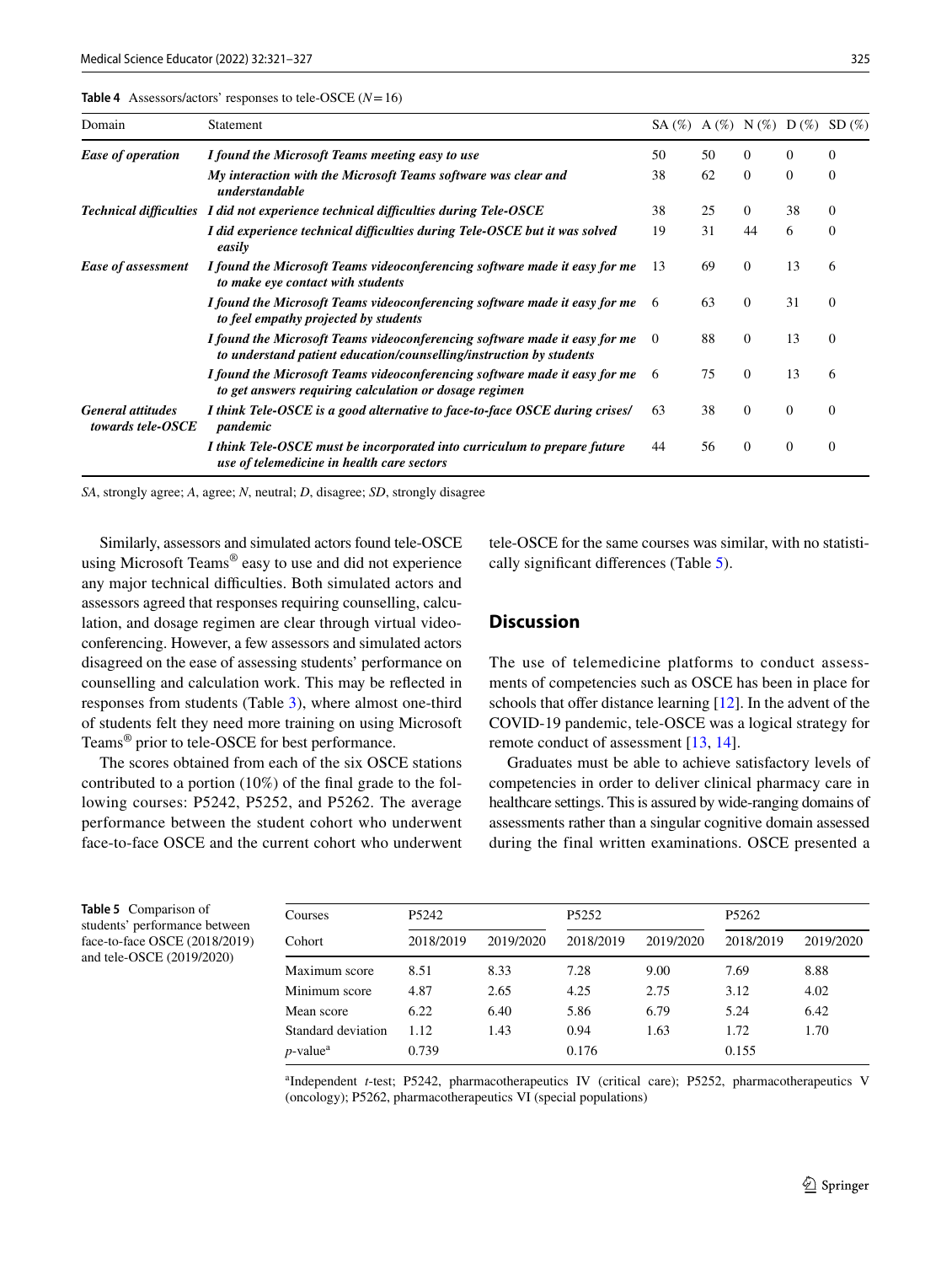platform for the assessment of higher-level competencies on psychomotor skills, attitudes, and professionalism [\[15](#page-6-14)].

Switching to emergency remote learning requires the use of resources at hand. Microsoft Teams® is a cloud-based application that allows collaborative activities within organisation such as group conversations, videoconferencing, and document sharing  $[16]$ . Since the start of off-campus learning in March 2020, both faculty and students had been using the platform to engage in TL activities. The tele-OSCE involved assessors, examinees, and simulated actors to interact together on an online platform from diferent remote locations. This design is preferred over utilising virtual simulated environment and patient avatars because of the nature of the clinical pharmacy program. Graduates must convey a high degree of professionalism in delivering patient care in which assessment of professionalism cannot be automated.

In this exercise, the tele-OSCE was systematically developed until its execution. Its success was attributed to proper planning, clear assignment of roles and responsibilities, and having a dedicated OSCE manager. A comprehensive guide for online OSCE conduction that was recently published outlined roles and responsibilities of various members that are pertinent to the successful conduction of an online OSCE [\[17](#page-6-16)]. The ability to source simulated actors, having standardised rubric of assessments, and incorporation of individual feedbacks within 15 min of allocated time for each student were key strengths of our tele-OSCE.

There is an overall general acceptance of tele-OSCE among the students and faculty members. The majority of students had experienced ease in operating the Microsoft Teams $^{\circledR}$  and did not face difficulties in conveying information and response needed in completing the OSCE tasks. One to two students who did not have a good experience during OSCE were attributed to poor network connectivity despite not reporting a problem during the tele-OSCE trial. Indeed, the challenges of online learning and online assessment in this region lie with internet connectivity rather than technical barriers or such as IT illiteracy or lack of access to computer devices [[18,](#page-6-17) [19\]](#page-6-18).

The majority of faculty members generally expressed high agreement with operating convenience and assessment convenience during tele-OSCE using the Microsoft Teams® platform and Microsoft Forms® online rubric. They also generally agreed that the tele-OSCE did not deter assessment of skills-based competencies such as empathic communications, responding to inquiries that require dosage calculations or adjustments, and patient counselling.

Advantages from the online tele-OSCE were reduction in paper trails, less error in marks transcription, and ease in data archiving and data analyses. Similar advantages of online OSCEs had also been reported by other authors [[20,](#page-6-19) [21](#page-6-20)]. The scoring rubric used by assessors during the tele-OSCE was downloaded as Excel form where scores were

subsequently automatically calculated after the application of a predetermined formula. This enabled the course coordinator to quickly identify students' performance for each tele-OSCE station.

Students' performance between cohorts that underwent face-to-face OSCE compared to cohorts that underwent tele-OSCE was comparable. This indicates that tele-OSCE did not present any signifcant limitations to students' ability to perform required tasks adequately. The tasks designed for tele-OSCE were similar in focus and nature as previous tasks assessed during face-to-face OSCE. However, due to the remote nature of tele-OSCE, the proper assessment of psychomotor skills during the tele-OSCE was limited to calculations on dosing or dilution because of logistical challenges in providing medical devices such as inhalers or injection pens to each student residing at diferent locations.

As the pandemic is currently ongoing into its second year, competency-based exams will continue to be conducted online. Thus, it becomes necessary for stakeholders to invest or improve existing IT platforms and IT support to enable fair, valid, and reliable assessment of students. This is important especially for healthcare students who require a certain achieved level of competencies in order to provide a safe practice. At the national level, good telecommunications reach, internet speed, and coverage are required for efective and equitable online learning for all. Therefore, upgrading of fbre optics network infrastructure is a worthwhile agenda to remain ready should future needs for emergency remote learning arise again [\[22](#page-6-21)].

This tele-OSCE was our online intervention to ensure our students able to graduate with similar capacity and quality of competencies required for the Master's in Clinical Pharmacy programme despite the COVID-19 pandemic. The success was refected by full commitment showed by all developing members from the department, extensive vetting process and adequate workshops, piloting the tele-OSCE, and similar students' performances between both face-to-face and tele-OSCEs. In addition, we organised 2 pilot tele-OSCEs to gain more rich information directly from the students, assessors, and simulated actors. However, our postgraduate clinical pharmacy cohort has been traditionally small, and may limit generalisability to larger groups. At present time, this model of tele-OSCE had been adopted for competency assessment of other pharmacy programs ofered in our faculty. Internal course evaluations also revealed a general trend of acceptance and minimal technological barriers encountered. Further directions for the tele-OSCE include training on online communication so that professionalism can be efectively maintained while delivering clinical pharmacy services to patients and health professional colleagues. Additionally, an online proctoring system will be considered to strengthen the integrity of the tele-OSCE.